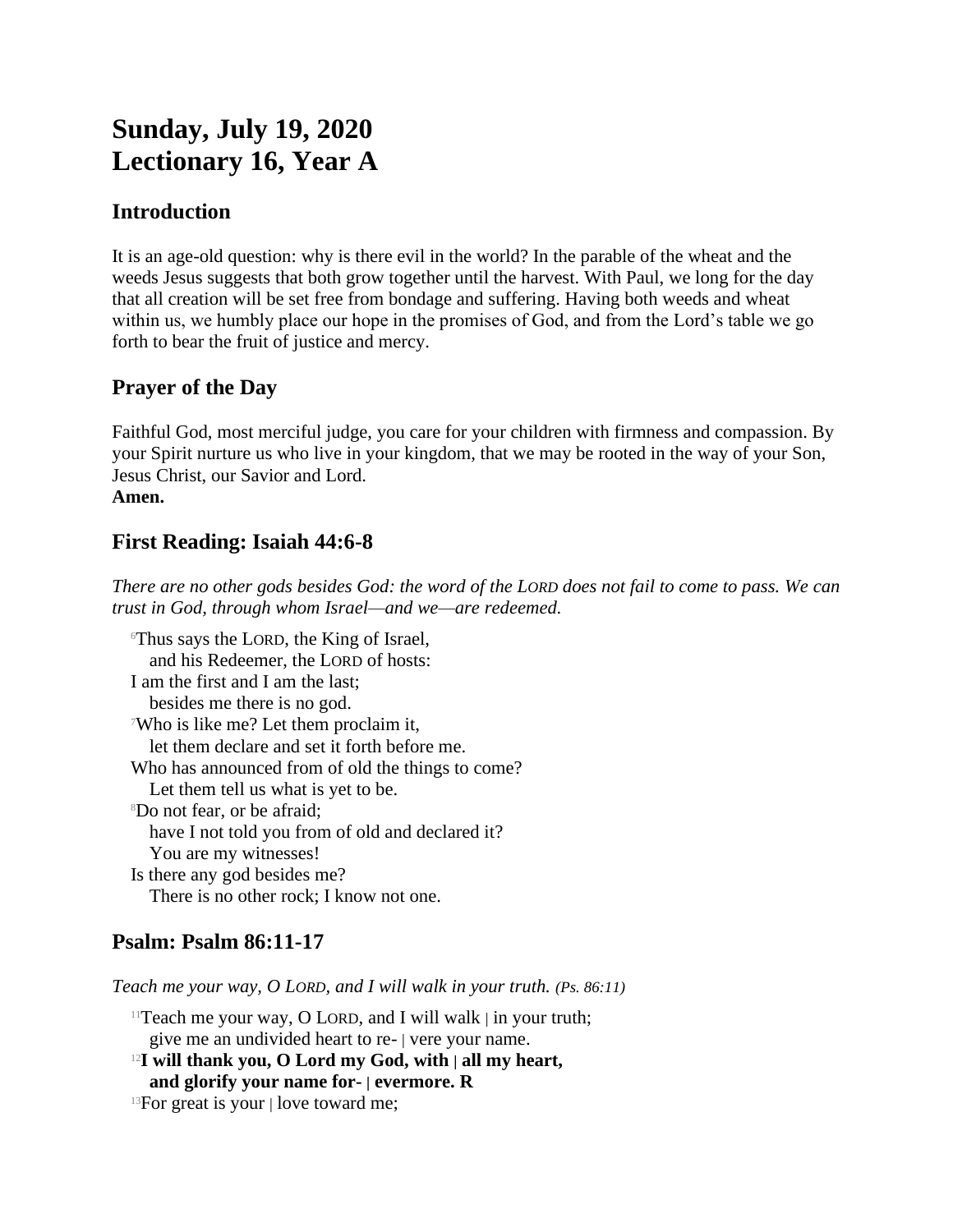you have delivered me from the | pit of death.

<sup>14</sup>**The arrogant rise up against me, O God, and a band of violent people | seeks my life; they have not set you be- | fore their eyes.**

 $15$ But you, O Lord, are gracious and full  $\vert$  of compassion,

slow to anger, and full of kind- | ness and truth.

<sup>16</sup>**Turn to me and have mer- | cy on me;**

**give your strength to your servant, and save the child | of your handmaid.**

<sup>17</sup>**Show me a sign of your favor, so that those who hate me may see it and be | put to shame;**

**because you, LORD, have helped me and com- | forted me. R**

### **Second Reading: Romans 8:12-25**

*For Paul, true spirituality means that we experience the reality of the Spirit, which enables us to pray as God's children, keeps us in solidarity with creation, and gives us unseen hope that God will liberate us and creation from bondage to death and decay.*

 $12$ So then, brothers and sisters, we are debtors, not to the flesh, to live according to the flesh— <sup>13</sup> for if you live according to the flesh, you will die; but if by the Spirit you put to death the deeds of the body, you will live. 14For all who are led by the Spirit of God are children of God. 15For you did not receive a spirit of slavery to fall back into fear, but you have received a spirit of adoption. When we cry, "Abba! Father!" <sup>16</sup>it is that very Spirit bearing witness with our spirit that we are children of God, 17and if children, then heirs, heirs of God and joint heirs with Christ—if, in fact, we suffer with him so that we may also be glorified with him.

 $18I$  consider that the sufferings of this present time are not worth comparing with the glory about to be revealed to us. 19For the creation waits with eager longing for the revealing of the children of God; 20for the creation was subjected to futility, not of its own will but by the will of the one who subjected it, in hope <sup>21</sup>that the creation itself will be set free from its bondage to decay and will obtain the freedom of the glory of the children of God. <sup>22</sup>We know that the whole creation has been groaning in labor pains until now; 23and not only the creation, but we ourselves, who have the first fruits of the Spirit, groan inwardly while we wait for adoption, the redemption of our bodies. 24For in hope we were saved. Now hope that is seen is not hope. For who hopes for what is seen? <sup>25</sup>But if we hope for what we do not see, we wait for it with patience.

### **Gospel: Matthew 13:24-30, 36-43**

#### *Jesus tells a parable about the coexistence of good and evil in this world. God's judgment will remove all evildoers and causes of sin, but not until the end of human history.*

<sup>24</sup>[Jesus] put before [the crowds] another parable: "The kingdom of heaven may be compared to someone who sowed good seed in his field;<sup>25</sup>but while everybody was asleep, an enemy came and sowed weeds among the wheat, and then went away. <sup>26</sup>So when the plants came up and bore grain, then the weeds appeared as well. <sup>27</sup>And the slaves of the householder came and said to him, 'Master, did you not sow good seed in your field? Where, then, did these weeds come from?' 28He answered, 'An enemy has done this.' The slaves said to him, 'Then do you want us to go and gather them?' <sup>29</sup>But he replied, 'No; for in gathering the weeds you would uproot the